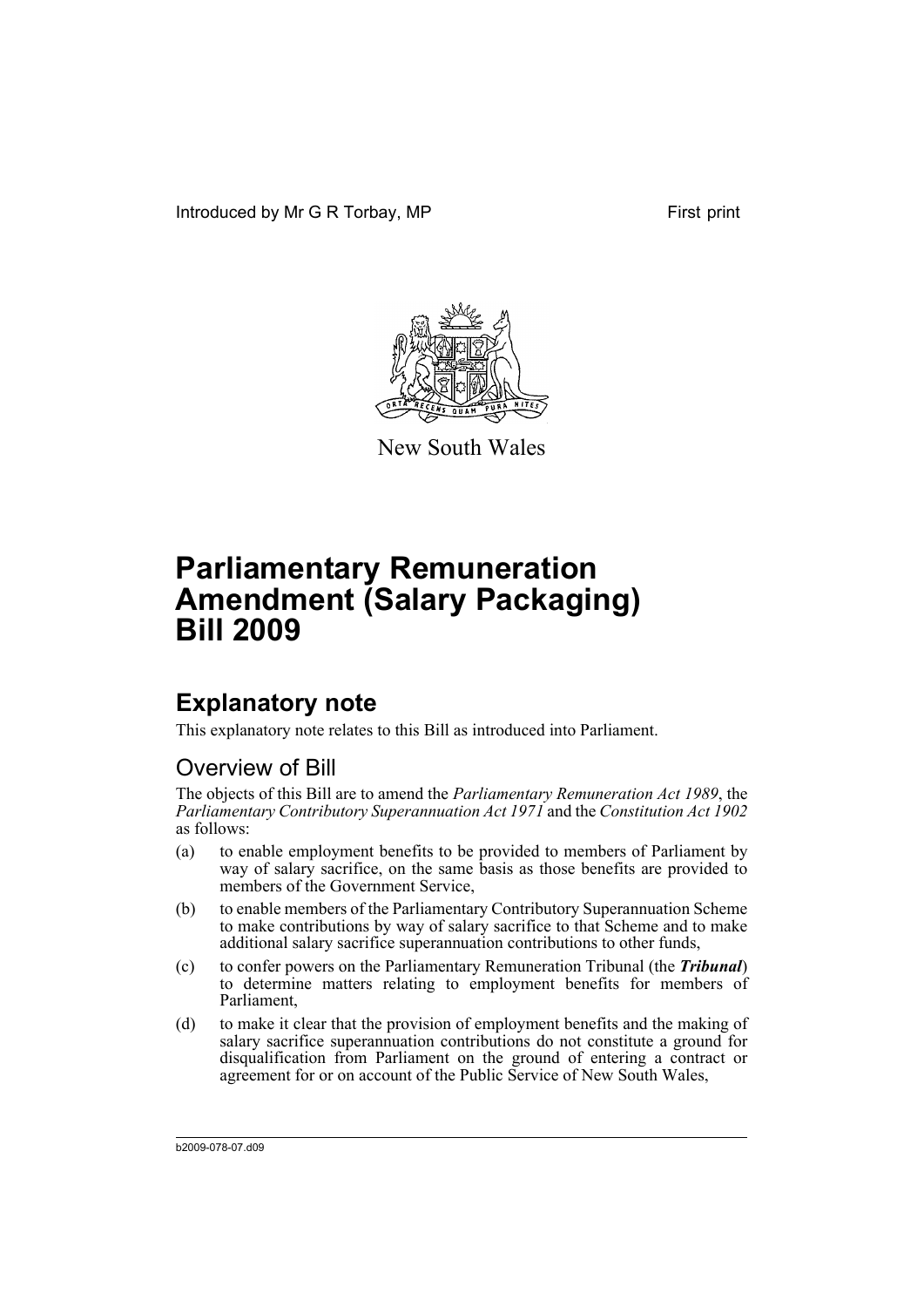Explanatory note

- (e) to make other minor and consequential amendments,
- (f) to enable regulations containing savings and transitional provisions to be made consequential on the proposed Act.

### Outline of provisions

**Clause 1** sets out the name (also called the short title) of the proposed Act.

**Clause 2** provides for the commencement of the proposed Act on the date of assent to the proposed Act.

### **Schedule 1 Amendment of Parliamentary Remuneration Act 1989 No 160**

#### **Employment benefits and superannuation contributions**

**Schedule 1 [3]** inserts proposed Part 2A (proposed sections 6A–6C) into the *Parliamentary Remuneration Act 1989* (the *Remuneration Act*). Proposed section 6A confers on a member of Parliament an entitlement to be provided with employment benefits, if the member elects to have those benefits and the election is approved by the designated employer. An employment benefit is a benefit of a kind approved by the Tribunal and is to be paid for by reducing the member's potential remuneration by the cost of the benefit.

Proposed section 6B confers on the Tribunal functions with regard to employment benefits, including power to fix the type of benefits to be provided and to make provision for their costing. However, they must be benefits of a kind available to members of the Government Service.

Proposed section 6C enables the Minister to direct the Tribunal to make a special determination as regards employment benefits.

**Schedule 1 [1]** amends section 2A of the Remuneration Act to include a reference to employment benefits in the objects of that Act.

**Schedule 1 [2]** amends section 3 of the Remuneration Act to insert definitions as a consequence of the amendments made by Schedule 1 [3] and [13].

**Schedule 1 [10]** amends section 14C of the Remuneration Act to amend the definition of the *salary* of a member of Parliament for superannuation purposes to include the cost of employment benefits and salary sacrifice amounts paid for superannuation on behalf of the member.

**Schedule 1 [11]** amends Part 3A of the Remuneration Act to insert a Division heading. **Schedule 1 [9]** makes a consequential amendment.

**Schedule 1 [12]** inserts proposed section 14EA into the Remuneration Act to extend the provisions enabling members of Parliament to make additional superannuation contributions by way of salary sacrifice to members who are continuing members of the Parliamentary Contributory Superannuation Scheme.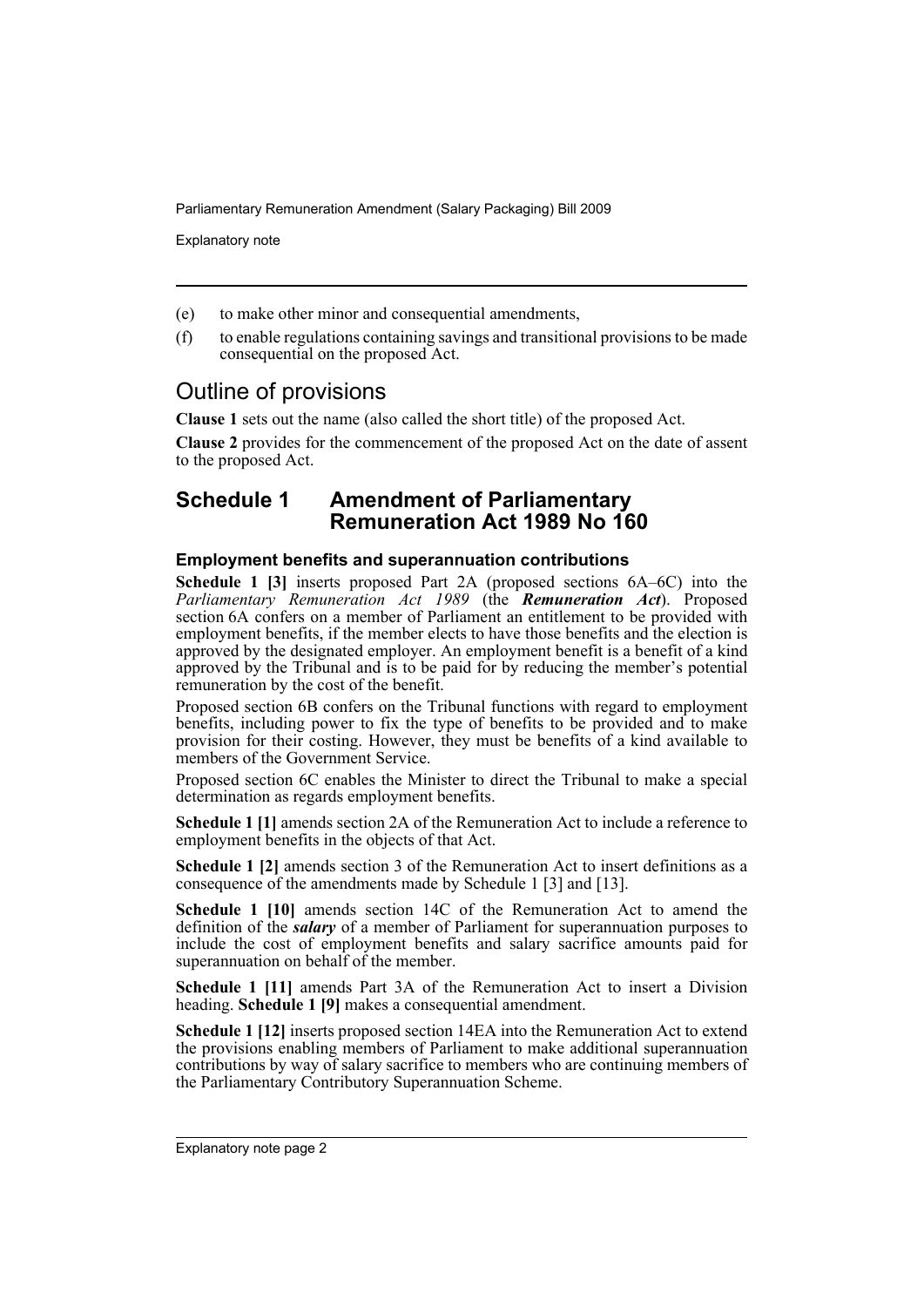Explanatory note

**Schedule 1 [13] and [16]** amend section 14F of the Remuneration Act to recognise the role of the designated employer (rather than the Treasurer) in approving salary sacrifice contributions for superannuation by members of Parliament. **Schedule 1 [13]** also amends that section to bring it into line with the provisions of other public sector superannuation legislation that define salary sacrifice contributions for superannuation.

**Schedule 1 [14]** amends section 14F of the Remuneration Act to remove the limitation of 50% on the amount of salary that may be sacrificed by members of Parliament for superannuation.

**Schedule 1 [15]** amends section 14F of the Remuneration Act to require members of the Parliamentary Contributory Superannuation Scheme to nominate the superannuation fund or account into which additional salary sacrifice contributions are to be paid. **Schedule 1 [17]** makes a consequential amendment.

**Schedule 1 [20]** amends section 15 of the Remuneration Act to make it clear that employment benefits are subject to the provisions of any relevant determination of the Tribunal.

**Schedule 1 [21]** amends section 15 of the Remuneration Act to make it clear that the costs of employment benefits and salary sacrifice contributions are payable in the same way as salaries of members of Parliament.

#### **Machinery and consequential amendments**

As a consequence of the conferral of additional powers on the Tribunal by the proposed Act, provisions of the Remuneration Act have been rearranged so that the general provisions relating to the Tribunal have been removed from Part 3 (which currently relates to additional entitlements) and collected in a new Part 3B.

**Schedule 1 [4]** amends section 8 of the Remuneration Act to insert the general provisions relating to the Tribunal functions. This section is renumbered and removed to the new Part 3B by **Schedule 1 [19]**.

**Schedule 1 [5]** substitutes section 9 of the Remuneration Act to limit the operation of that provision to the conferral of functions on the Tribunal relating to additional entitlements.

**Schedule 1 [6] and [7]** make amendments to sections 10 and 12A of the Remuneration Act consequential on the extension of the Tribunal's powers.

**Schedule 1 [18]** inserts a heading for the new Part 3B of the Remuneration Act.

**Schedule 1 [19]** renumbers provisions relating to the general functions of the Tribunal so that they will be located in the new Part 3B. **Schedule 1 [8] and [22]** make consequential amendments.

**Schedule 1 [23]** amends Schedule 3 to the Remuneration Act to enable regulations containing savings and transitional provisions to be made consequentially on the enactment of the proposed Act.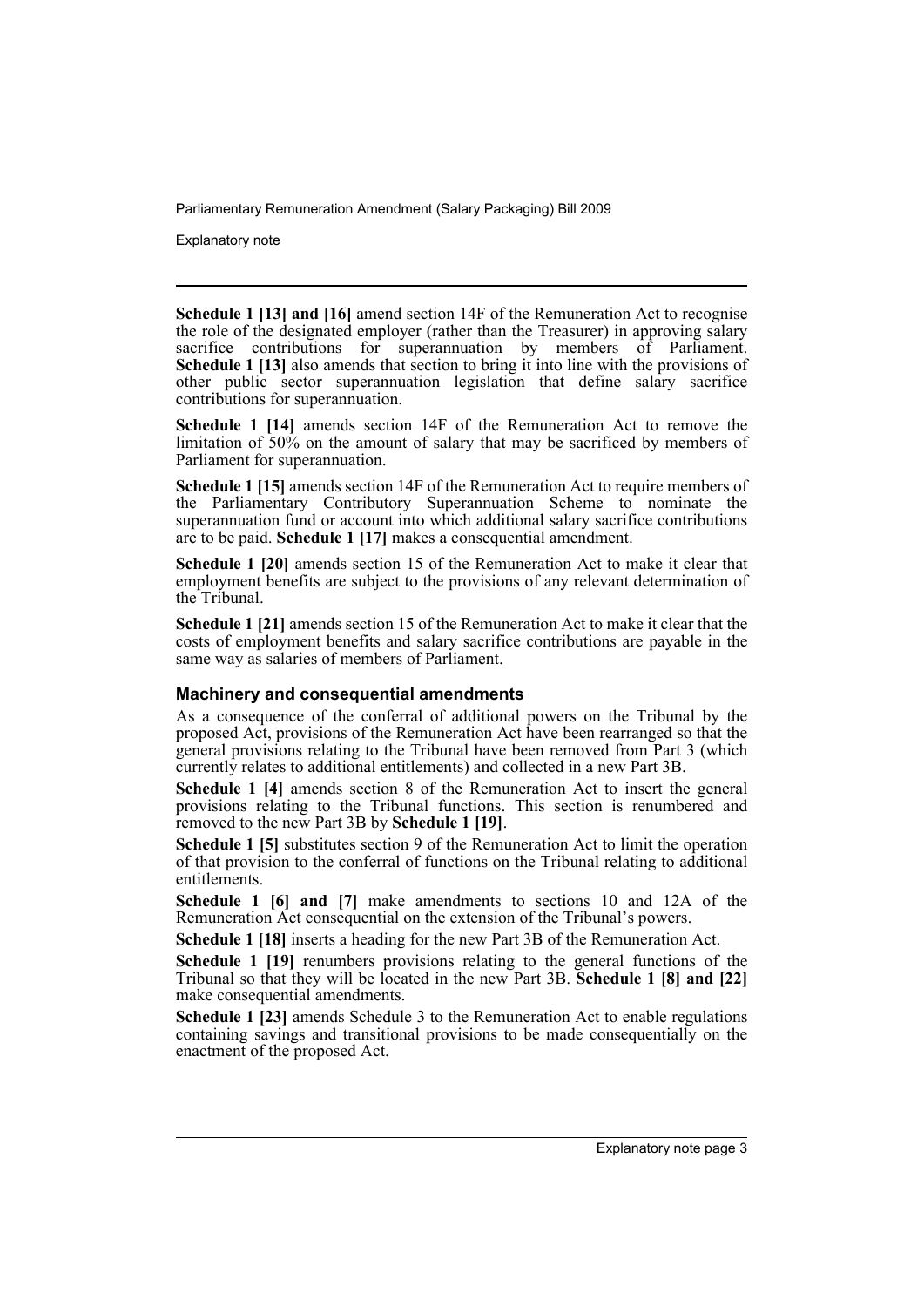Explanatory note

**Schedule 1 [24]** amends Schedule 3 to the Remuneration Act to preserve existing elections to make additional superannuation contributions.

### **Schedule 2 Amendment of other Acts**

#### **Schedule 2.1 Constitution Act 1902 No 32**

**Schedule 2.1** amends the *Constitution Act 1902* to make it clear that a member of Parliament who elects or agrees to be provided with, or receives, employment benefits (including salary sacrifice contributions for superannuation) is not affected by the prohibition in section 13 of that Act, which disqualifies members who benefit from public contracts.

#### **Schedule 2.2 Parliamentary Contributory Superannuation Act 1971 No 53**

**Schedule 2.2 [4]** inserts proposed section 18AA into *Parliamentary Contributory Superannuation Act 1971* (the *Superannuation Act*). The proposed section enables the contributions that are required to be made from a member of Parliament's salary for superannuation under that Act to be paid instead as salary sacrifice contributions. The amount of the superannuation contributions, together with the amount necessary to meet any tax payable by the trustees of the Parliamentary Contributory Superannuation Scheme for the salary sacrifice contributions, is to be foregone as remuneration by the member. A member who wishes to have salary sacrifice contributions made must make an election to, and have it approved by, the designated employer and the trustees.

**Schedule 2.2 [1]** amends section 3 of the Superannuation Act to insert definitions of *designated employer* and *salary sacrifice contribution*.

**Schedule 2.2 [2]** amends section 3 of the Superannuation Act to include as salary for the purposes of the Superannuation Act (and as part of the basis of determining the benefits of a member) the cost of any employment benefits and the amount of any salary sacrifice contributions.

**Schedule 2.2 [3]** amends section 6 of the Superannuation Act to provide that salary sacrifice contributions are to be paid into the Parliamentary Contributory Superannuation Fund.

**Schedule 2.2 [5**] amends Schedule 1 to the Superannuation Act to enable regulations containing savings and transitional provisions to be made consequentially on the enactment of the proposed Act.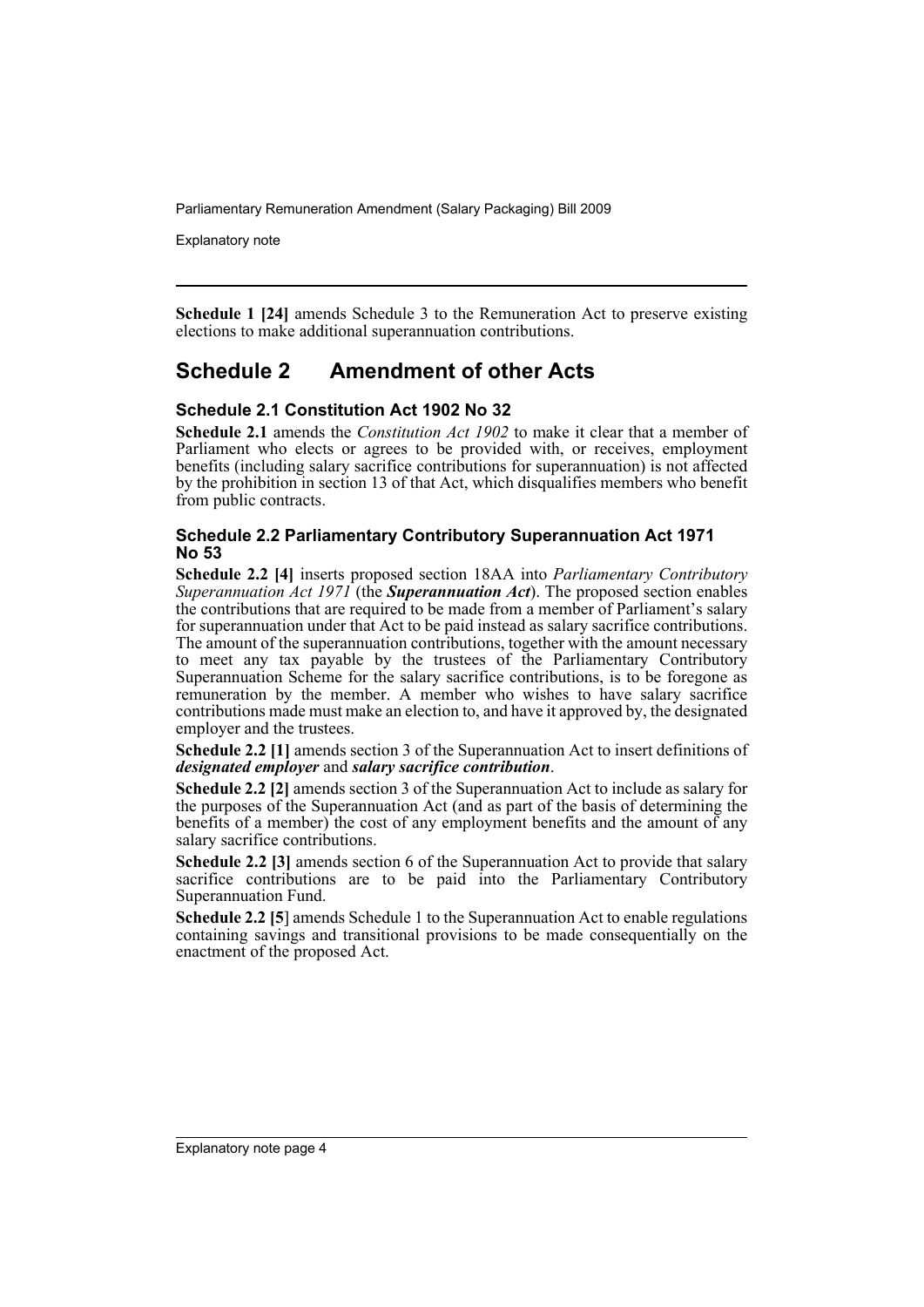Introduced by Mr G R Torbay, MP First print



New South Wales

# **Parliamentary Remuneration Amendment (Salary Packaging) Bill 2009**

## **Contents**

|   |                                                             | Page |
|---|-------------------------------------------------------------|------|
| 1 | Name of Act                                                 |      |
|   | Commencement                                                | 2    |
|   | Schedule 1 Amendment of Parliamentary Remuneration Act 1989 |      |
|   | No 160                                                      | 3    |
|   | Schedule 2 Amendment of other Acts                          | 9    |
|   |                                                             |      |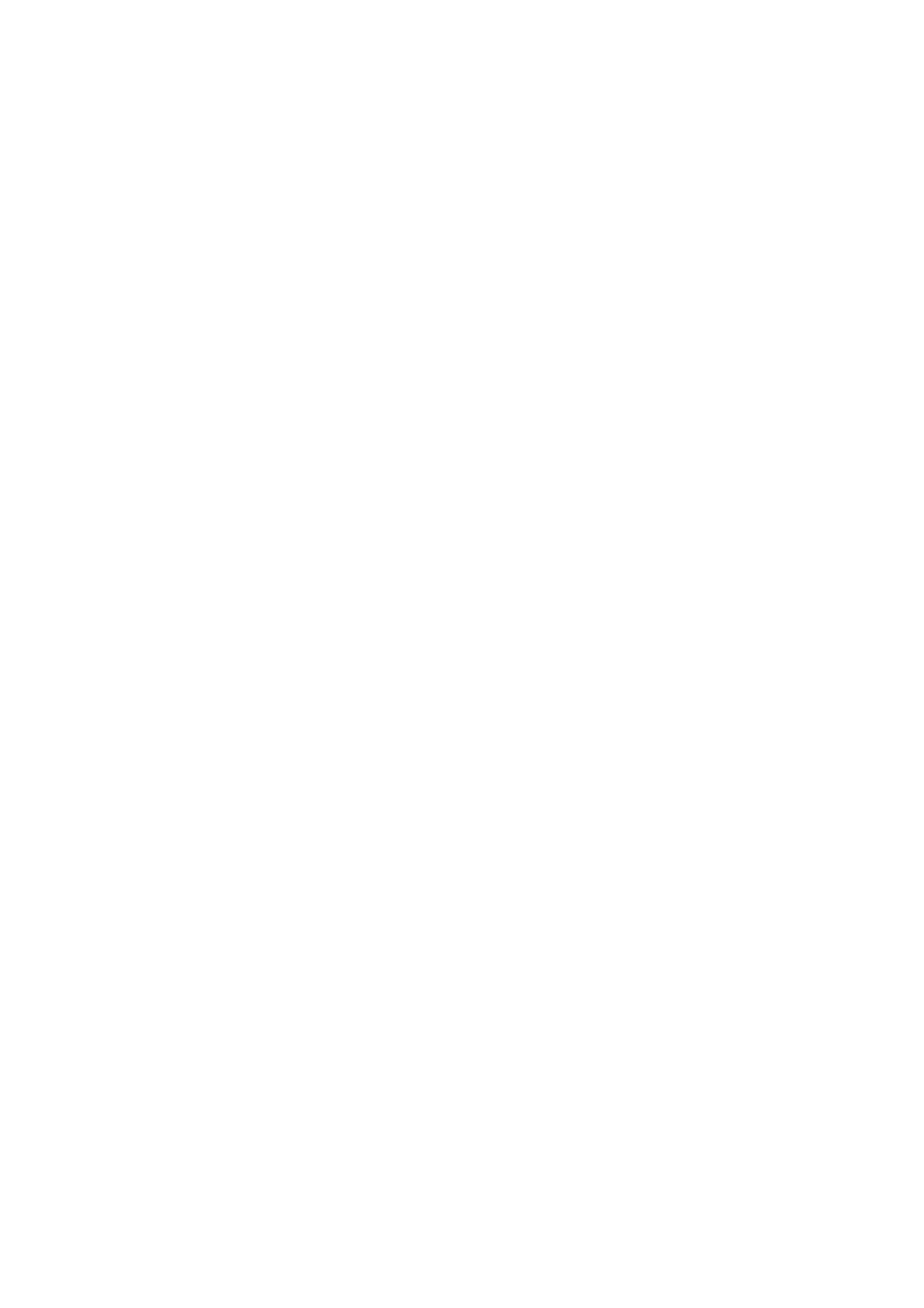

New South Wales

## **Parliamentary Remuneration Amendment (Salary Packaging) Bill 2009**

No , 2009

### **A Bill for**

An Act to amend the *Parliamentary Remuneration Act 1989*, the *Parliamentary Contributory Superannuation Act 1971* and the *Constitution Act 1902* with respect to the provision of employment benefits and the making of superannuation contributions for members of Parliament by way of salary sacrifice.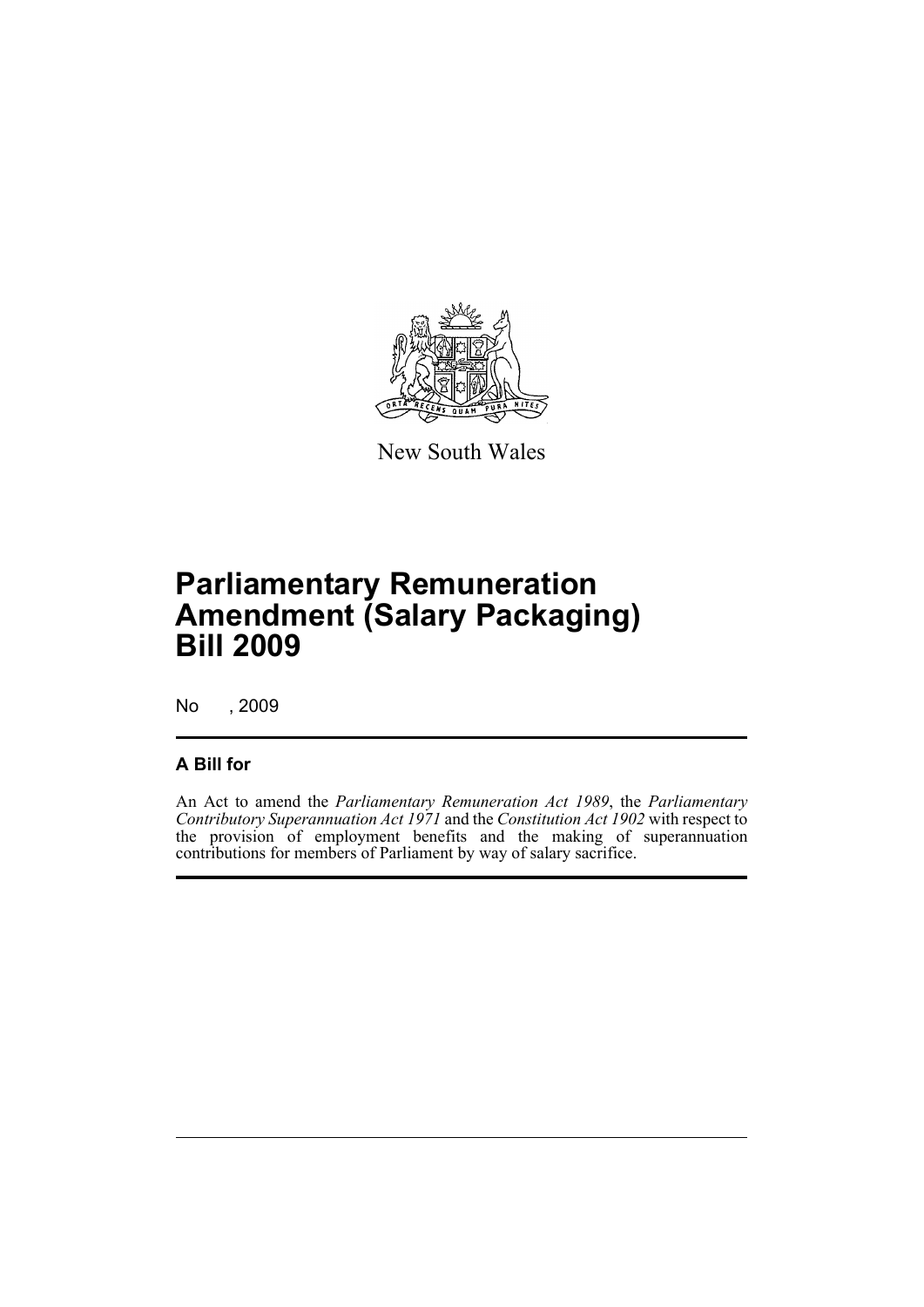<span id="page-7-1"></span><span id="page-7-0"></span>

| The Legislature of New South Wales enacts: |                                                                                             |                     |  |
|--------------------------------------------|---------------------------------------------------------------------------------------------|---------------------|--|
|                                            | Name of Act                                                                                 | $\mathcal{P}$       |  |
|                                            | This Act is the <i>Parliamentary Remuneration Amendment (Salary</i><br>Packaging) Act 2009. | 3<br>$\overline{4}$ |  |
|                                            | Commencement                                                                                | 5                   |  |
|                                            | This Act commences on the date of assent to this Act.                                       | 6                   |  |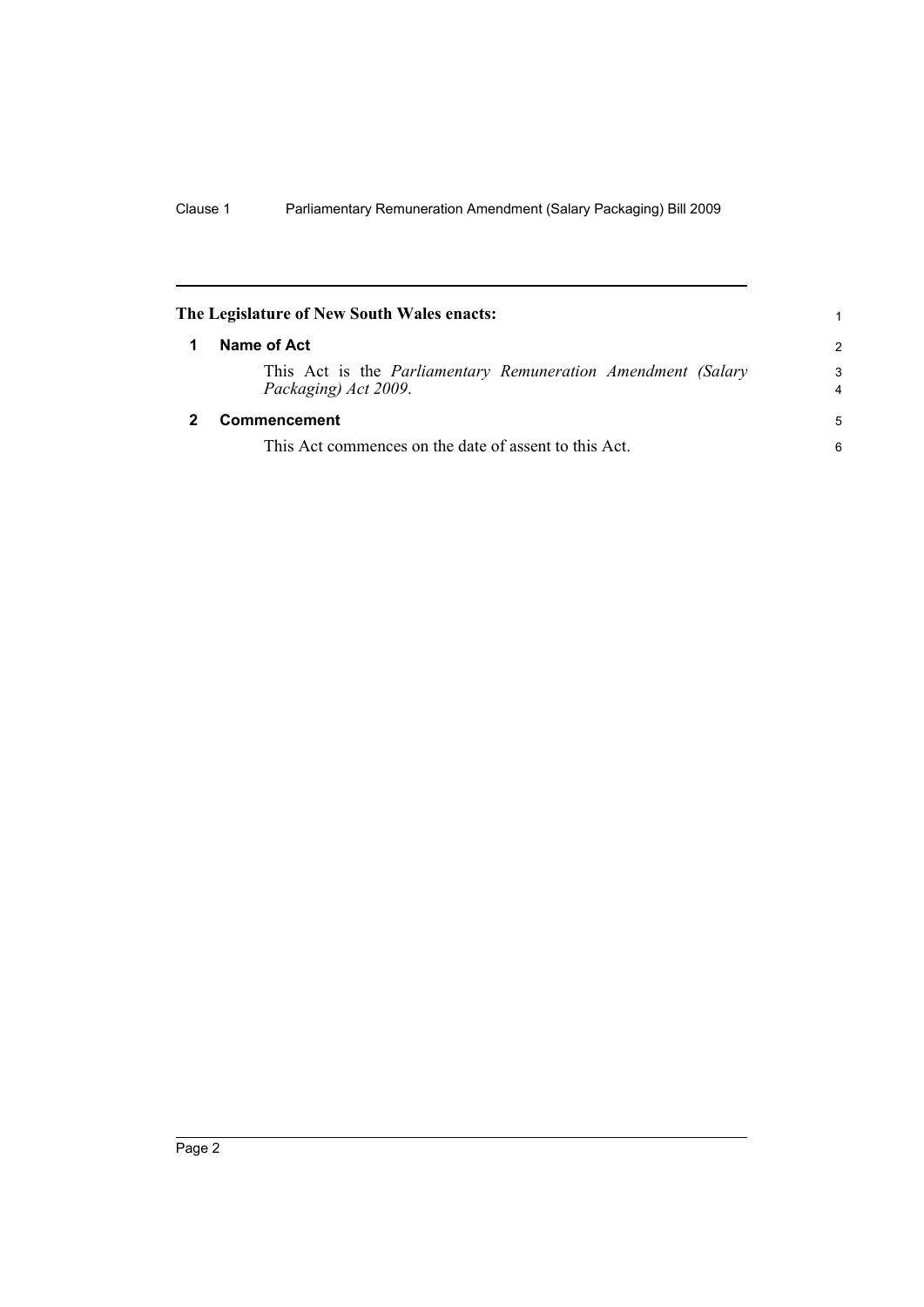Amendment of Parliamentary Remuneration Act 1989 No 160 Schedule 1

<span id="page-8-0"></span>

|                                  | <b>Schedule 1</b> |                          | <b>Amendment of Parliamentary</b><br>Remuneration Act 1989 No 160                                                                                                                                                                                                                        | $\mathbf{1}$<br>$\overline{2}$ |
|----------------------------------|-------------------|--------------------------|------------------------------------------------------------------------------------------------------------------------------------------------------------------------------------------------------------------------------------------------------------------------------------------|--------------------------------|
| [1]                              |                   |                          | <b>Section 2A Purpose of Act</b>                                                                                                                                                                                                                                                         | 3                              |
|                                  |                   | section 2A $(1)$ $(a)$ . | after "income"<br>Insert "or received<br>employment benefits"<br>as<br>1n                                                                                                                                                                                                                | 4<br>5                         |
| [2]                              |                   |                          | <b>Section 3 Definitions</b>                                                                                                                                                                                                                                                             | 6                              |
|                                  |                   |                          | Insert in alphabetical order in section $3(1)$ :                                                                                                                                                                                                                                         | $\overline{7}$                 |
|                                  |                   |                          | <i>designated employer</i> —see section 6A.                                                                                                                                                                                                                                              | 8                              |
|                                  |                   |                          | <i>employment benefit—see section 6A.</i>                                                                                                                                                                                                                                                | 9                              |
|                                  |                   |                          | salary sacrifice contribution<br>means<br>superannuation<br>a<br>contribution made for a member by way of salary sacrifice.                                                                                                                                                              | 10<br>11                       |
| [3]                              | Part 2A           |                          |                                                                                                                                                                                                                                                                                          | 12                             |
|                                  |                   | Insert after Part 2:     |                                                                                                                                                                                                                                                                                          | 13                             |
|                                  |                   |                          | <b>Part 2A Employment benefits</b>                                                                                                                                                                                                                                                       | 14                             |
| 6A<br><b>Employment benefits</b> |                   |                          | 15                                                                                                                                                                                                                                                                                       |                                |
|                                  |                   | (1)                      | A member (including a recognised office holder) is entitled to be<br>provided with employment benefits if the member elects by<br>notice in writing to the designated employer to be provided with<br>those benefits and if the designated employer approves of that<br>election.        | 16<br>17<br>18<br>19<br>20     |
|                                  |                   | (2)                      | For the purposes of this section, an <i>employment benefit</i> is a<br>benefit (other than a salary sacrifice contribution) that:                                                                                                                                                        | 21<br>22                       |
|                                  |                   |                          | (a)<br>is or is to be provided to a member at the cost of the State,<br>and                                                                                                                                                                                                              | 23<br>24                       |
|                                  |                   |                          | is of a private nature, and<br>(b)                                                                                                                                                                                                                                                       | 25                             |
|                                  |                   |                          | is of a kind approved as an employment benefit by a<br>(c)<br>determination of the Tribunal, either generally or in<br>relation to any member or class of members.                                                                                                                       | 26<br>27<br>28                 |
|                                  |                   | (3)                      | The cost of providing an employment benefit (including any<br>applicable tax or administrative costs) is to be as determined from<br>time to time by the designated employer and the remuneration<br>otherwise payable to the member is reduced by the cost of<br>providing the benefit. | 29<br>30<br>31<br>32<br>33     |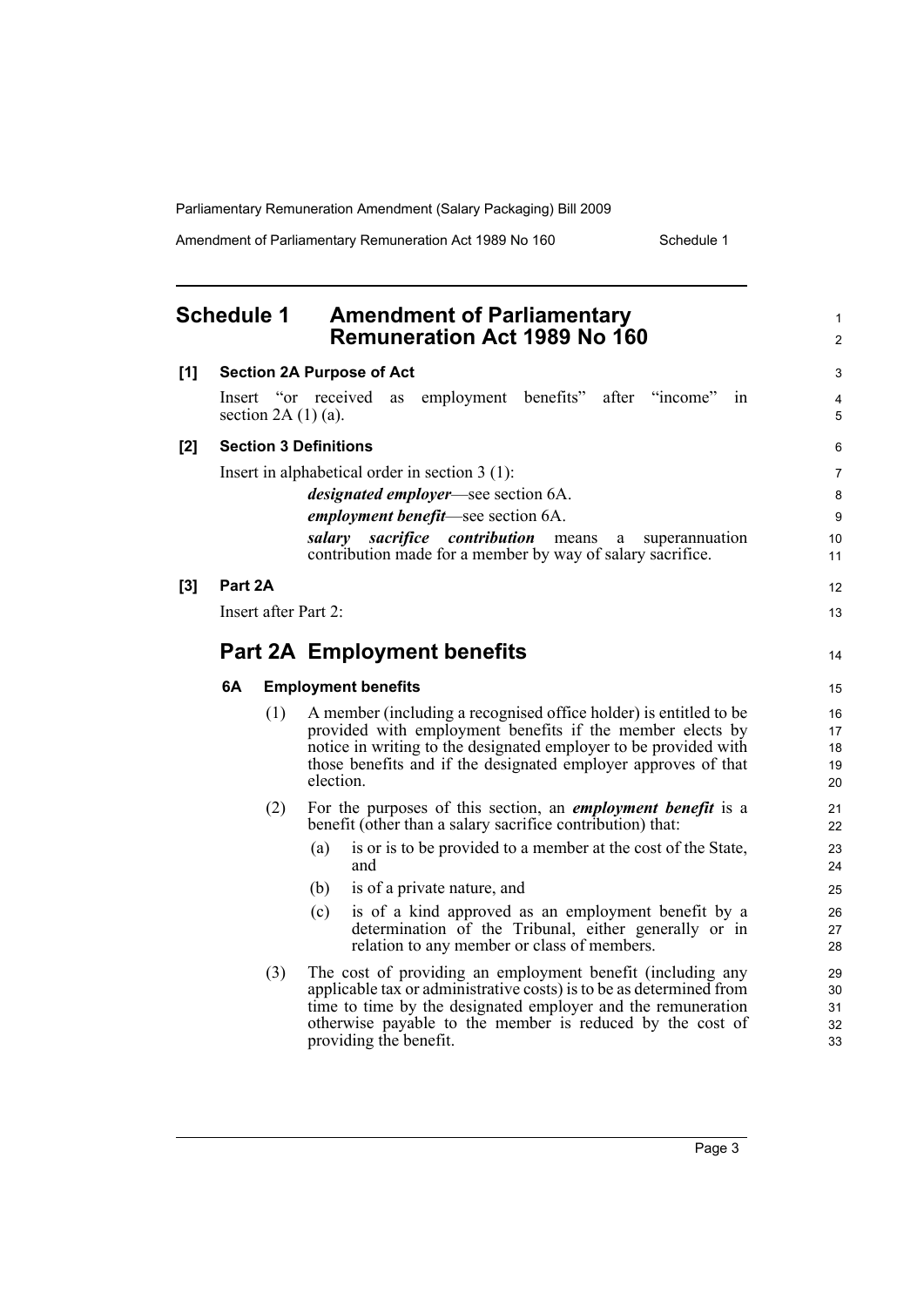|    | (4) |            | The designated employer may from time to time determine the<br>terms and conditions on which, including the manner in which,<br>employment benefits are to be provided.                                                                                                                                                                         | 1<br>$\overline{\mathbf{c}}$<br>3 |
|----|-----|------------|-------------------------------------------------------------------------------------------------------------------------------------------------------------------------------------------------------------------------------------------------------------------------------------------------------------------------------------------------|-----------------------------------|
|    | (5) |            | Any determination by the designated employer under this section<br>as to the costing or terms and conditions of, or any other matter<br>relating to, the provision of employment benefits is to be<br>consistent with any determination of the Tribunal relating to<br>those matters.                                                           | 4<br>5<br>6<br>7<br>8             |
|    | (6) |            | The provision of an employment benefit to a member may be<br>terminated at any time by the member by notice in writing to the<br>designated employer.                                                                                                                                                                                           | 9<br>10<br>11                     |
|    | (7) |            | For the purposes of this section, the <i>designated employer</i> is the<br>person holding the position of Executive Manager, Parliamentary<br>Services in the Parliament's Department of Parliamentary<br>Services or the holder of a position of the following kind that is<br>prescribed by the regulations for the purposes of this section: | 12<br>13<br>14<br>15<br>16        |
|    |     | (a)<br>(b) | a position of an officer of either House of Parliament,<br>any position under the separate control of the President or<br>Speaker, or under their joint control.                                                                                                                                                                                | 17<br>18<br>19                    |
|    | (8) |            | This section has effect despite anything to the contrary in this<br>Act, the <i>Constitution Act 1902</i> or any other Act.                                                                                                                                                                                                                     | 20<br>21                          |
| 6B |     |            | <b>Functions of Tribunal relating to employment benefits</b>                                                                                                                                                                                                                                                                                    | 22                                |
|    | (1) |            | The Tribunal may, from time to time, make determinations with<br>regard to employment benefits.                                                                                                                                                                                                                                                 | 23<br>24                          |
|    | (2) |            | The Tribunal may, by a determination:                                                                                                                                                                                                                                                                                                           | 25                                |
|    |     | (a)        | fix the type of benefits that may be provided as<br>employment benefits, and                                                                                                                                                                                                                                                                    | 26<br>27                          |
|    |     | (b)        | fix conditions on which employment benefits are to be<br>provided, and                                                                                                                                                                                                                                                                          | 28<br>29                          |
|    |     | (c)        | make provision for the costing of employment benefits.                                                                                                                                                                                                                                                                                          | 30                                |
|    | (3) |            | A determination may amend or revoke a determination that has<br>already been made.                                                                                                                                                                                                                                                              | 31<br>32                          |
|    | (4) |            | A determination or a provision of a determination may relate to<br>all or any members or to any class of members.                                                                                                                                                                                                                               | 33<br>34                          |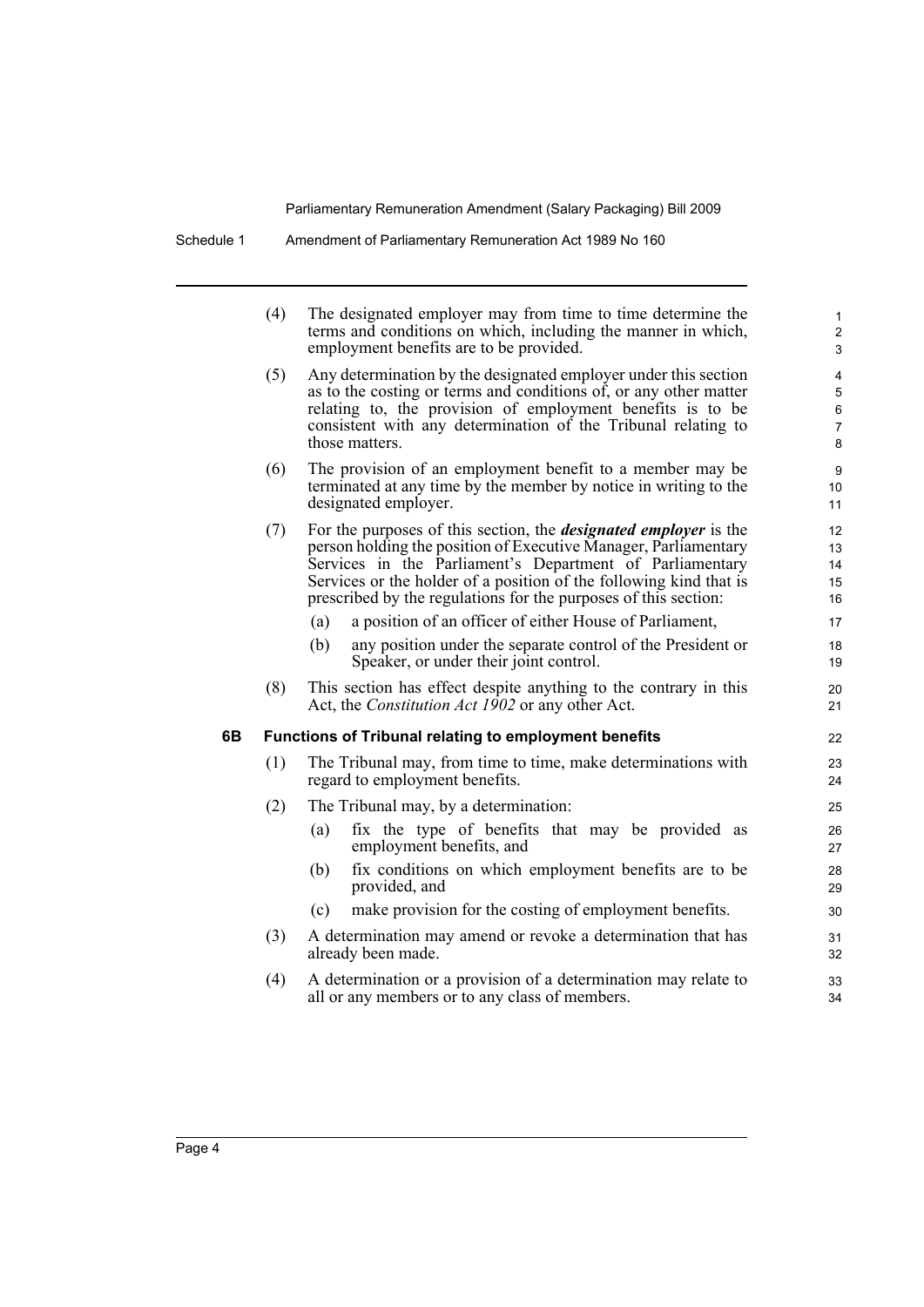Amendment of Parliamentary Remuneration Act 1989 No 160 Schedule 1

|     | (5)                           | In fixing the type of benefits that may be provided as employment<br>benefits, the Tribunal may only approve a benefit of a kind that is<br>available to a member of the Government Service (other than a<br>benefit that is only available to executive officers within the<br>meaning of Part 3.1 of the <i>Public Sector Employment and</i><br>Management Act 2002). | $\mathbf{1}$<br>$\overline{c}$<br>3<br>4<br>5<br>6 |
|-----|-------------------------------|-------------------------------------------------------------------------------------------------------------------------------------------------------------------------------------------------------------------------------------------------------------------------------------------------------------------------------------------------------------------------|----------------------------------------------------|
|     | 6C                            | Special determinations as to employment benefits                                                                                                                                                                                                                                                                                                                        | 7                                                  |
|     | (1)                           | The Minister may direct that a special determination be made by<br>the Tribunal as regards employment benefits.                                                                                                                                                                                                                                                         | 8<br>9                                             |
|     | (2)                           | Any such direction:                                                                                                                                                                                                                                                                                                                                                     | 10                                                 |
|     |                               | may relate to all or any employment benefits or any class<br>(a)<br>of them, and                                                                                                                                                                                                                                                                                        | 11<br>12                                           |
|     |                               | may relate to all or any individual members and recognised<br>(b)<br>office holders or to any class of them.                                                                                                                                                                                                                                                            | 13<br>14                                           |
|     | (3)                           | A special determination is to be made by such time as the<br>Minister directs and is to take effect from such time as the<br>Tribunal specifies in the determination.                                                                                                                                                                                                   | 15<br>16<br>17                                     |
| [4] |                               | <b>Section 8 The Tribunal</b>                                                                                                                                                                                                                                                                                                                                           | 18                                                 |
|     | Insert after section $8(2)$ : |                                                                                                                                                                                                                                                                                                                                                                         |                                                    |
|     | (3)                           | The Tribunal has such powers, authorities, duties or functions as<br>are conferred or imposed on it by or under this or any other Act.                                                                                                                                                                                                                                  | 20<br>21                                           |
| [5] | <b>Section 9</b>              |                                                                                                                                                                                                                                                                                                                                                                         | 22                                                 |
|     |                               | Omit the section. Insert instead:                                                                                                                                                                                                                                                                                                                                       | 23                                                 |
|     | 9                             | Tribunal may make determinations as to additional entitlements                                                                                                                                                                                                                                                                                                          | 24                                                 |
|     |                               | may make determinations of additional<br>The<br>Tribunal<br>entitlements that are to be available to a member or recognised<br>office holder.                                                                                                                                                                                                                           | 25<br>26<br>27                                     |
| [6] | entitlements                  | Section 10 General provisions as to determinations of additional                                                                                                                                                                                                                                                                                                        | 28<br>29                                           |
|     |                               | Insert "under this Part" after "determinations" in section 10 (1).                                                                                                                                                                                                                                                                                                      | 30                                                 |
| [7] |                               | Section 12A Financial implications of determinations                                                                                                                                                                                                                                                                                                                    | 31                                                 |
|     |                               | Omit "this Act" from section 12A (1). Insert instead "this Part".                                                                                                                                                                                                                                                                                                       | 32                                                 |
| [8] |                               | <b>Section 14A Superannuation approvals</b>                                                                                                                                                                                                                                                                                                                             | 33                                                 |
|     |                               | Omit "14" wherever occurring in section 14A (5) and (6). Insert instead "14I".                                                                                                                                                                                                                                                                                          | 34                                                 |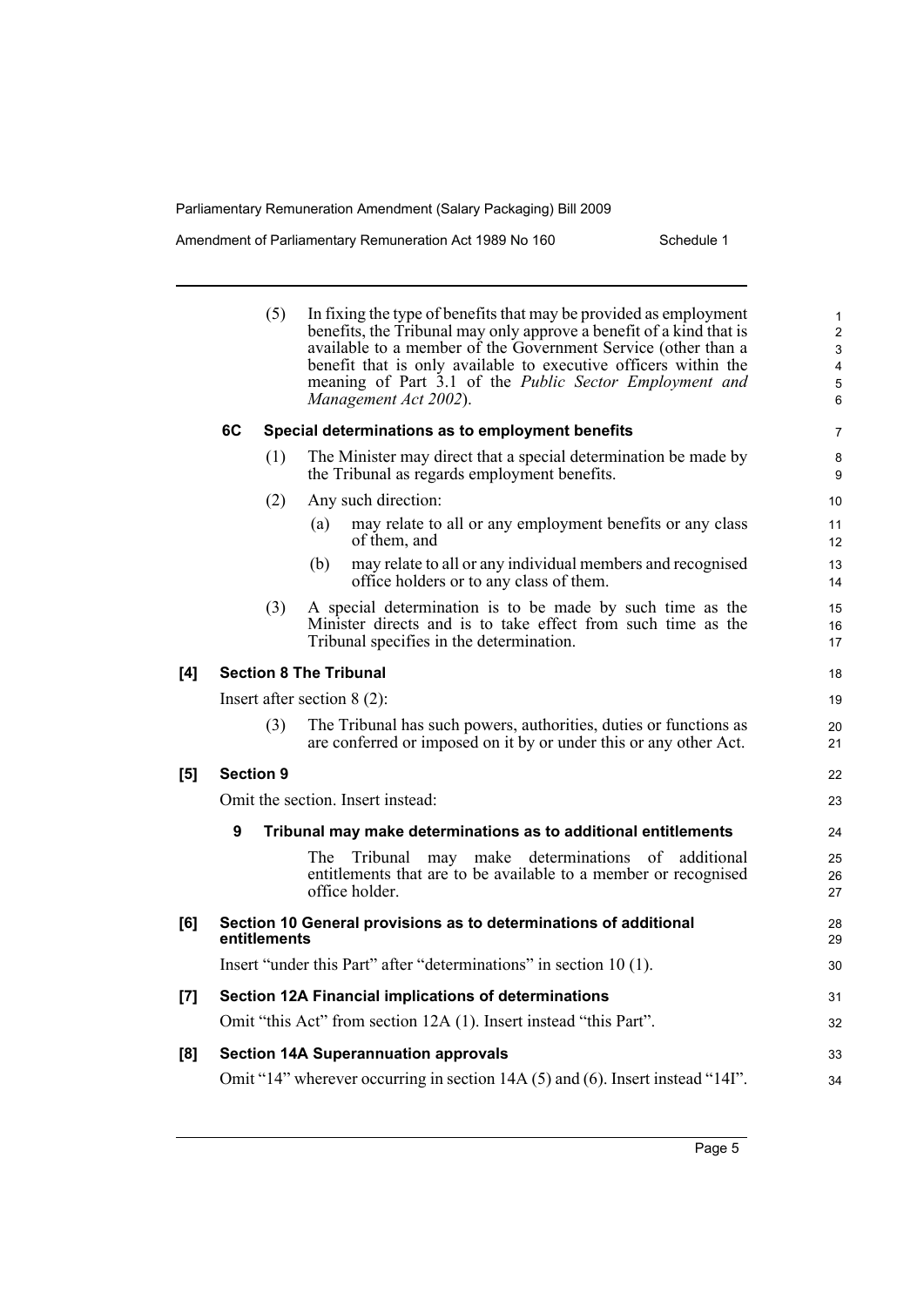Schedule 1 Amendment of Parliamentary Remuneration Act 1989 No 160

| [9]    |                                     | <b>Section 14C Definitions</b> |                                                                                                                                                                                                                                                                                                                                                                                        | 1                                |  |  |
|--------|-------------------------------------|--------------------------------|----------------------------------------------------------------------------------------------------------------------------------------------------------------------------------------------------------------------------------------------------------------------------------------------------------------------------------------------------------------------------------------|----------------------------------|--|--|
|        |                                     |                                | Insert "and Division 3" after "Division".                                                                                                                                                                                                                                                                                                                                              | 2                                |  |  |
| $[10]$ | Section 14C, definition of "salary" |                                |                                                                                                                                                                                                                                                                                                                                                                                        |                                  |  |  |
|        |                                     |                                | Omit paragraph (b) of the definition. Insert instead:                                                                                                                                                                                                                                                                                                                                  | 4                                |  |  |
|        |                                     | (b)                            | the total of the following amounts:                                                                                                                                                                                                                                                                                                                                                    | 5                                |  |  |
|        |                                     | (i)                            | the remuneration payable to the member by way of<br>basic salary and additional salary (if any),                                                                                                                                                                                                                                                                                       | 6<br>7                           |  |  |
|        |                                     | (ii)                           | the cost of any employment benefits provided to the<br>person (as determined by the designated employer),                                                                                                                                                                                                                                                                              | 8<br>9                           |  |  |
|        |                                     | (iii)                          | the amount of any additional superannuation<br>contributions made by way of salary sacrifice under<br>section 14F, or                                                                                                                                                                                                                                                                  | 10<br>11<br>12                   |  |  |
| $[11]$ |                                     | Part 3A, Division 3, heading   |                                                                                                                                                                                                                                                                                                                                                                                        | 13                               |  |  |
|        |                                     | Insert after section 14E:      |                                                                                                                                                                                                                                                                                                                                                                                        | 14                               |  |  |
|        | <b>Division 3</b>                   |                                | <b>Salary sacrifice for additional</b><br>superannuation contributions                                                                                                                                                                                                                                                                                                                 | 15<br>16                         |  |  |
| $[12]$ | <b>Section 14EA</b>                 |                                |                                                                                                                                                                                                                                                                                                                                                                                        | 17                               |  |  |
|        |                                     | Insert before section 14F:     |                                                                                                                                                                                                                                                                                                                                                                                        | 18                               |  |  |
|        | 14EA                                | <b>Application of Division</b> |                                                                                                                                                                                                                                                                                                                                                                                        | 19                               |  |  |
|        |                                     |                                | This Division applies to all members, including continuing<br>members under the <i>Parliamentary Contributory Superannuation</i><br><i>Act 1971</i> referred to in section 14B ( <i>contributors to the PCSS</i> ).                                                                                                                                                                    | 20<br>21<br>22                   |  |  |
| $[13]$ |                                     |                                | <b>Section 14F Salary sacrifice arrangements</b>                                                                                                                                                                                                                                                                                                                                       | 23                               |  |  |
|        |                                     |                                | Omit section 14F (1) and (2). Insert instead:                                                                                                                                                                                                                                                                                                                                          | 24                               |  |  |
|        | (1)                                 |                                | A member may elect, by notice in writing to the designated<br>employer, to make additional superannuation contributions by<br>way of salary sacrifice contributions.                                                                                                                                                                                                                   | 25<br>26<br>27                   |  |  |
|        | (2)                                 |                                | A salary sacrifice contribution is a contribution paid in<br>accordance with an approval by the designated employer under<br>which the member elects to forgo remuneration yet to be earned<br>and the remuneration foregone is to be applied by the designated<br>employer as a superannuation contribution to a superannuation<br>fund, approved deposit fund or retirement account. | 28<br>29<br>30<br>31<br>32<br>33 |  |  |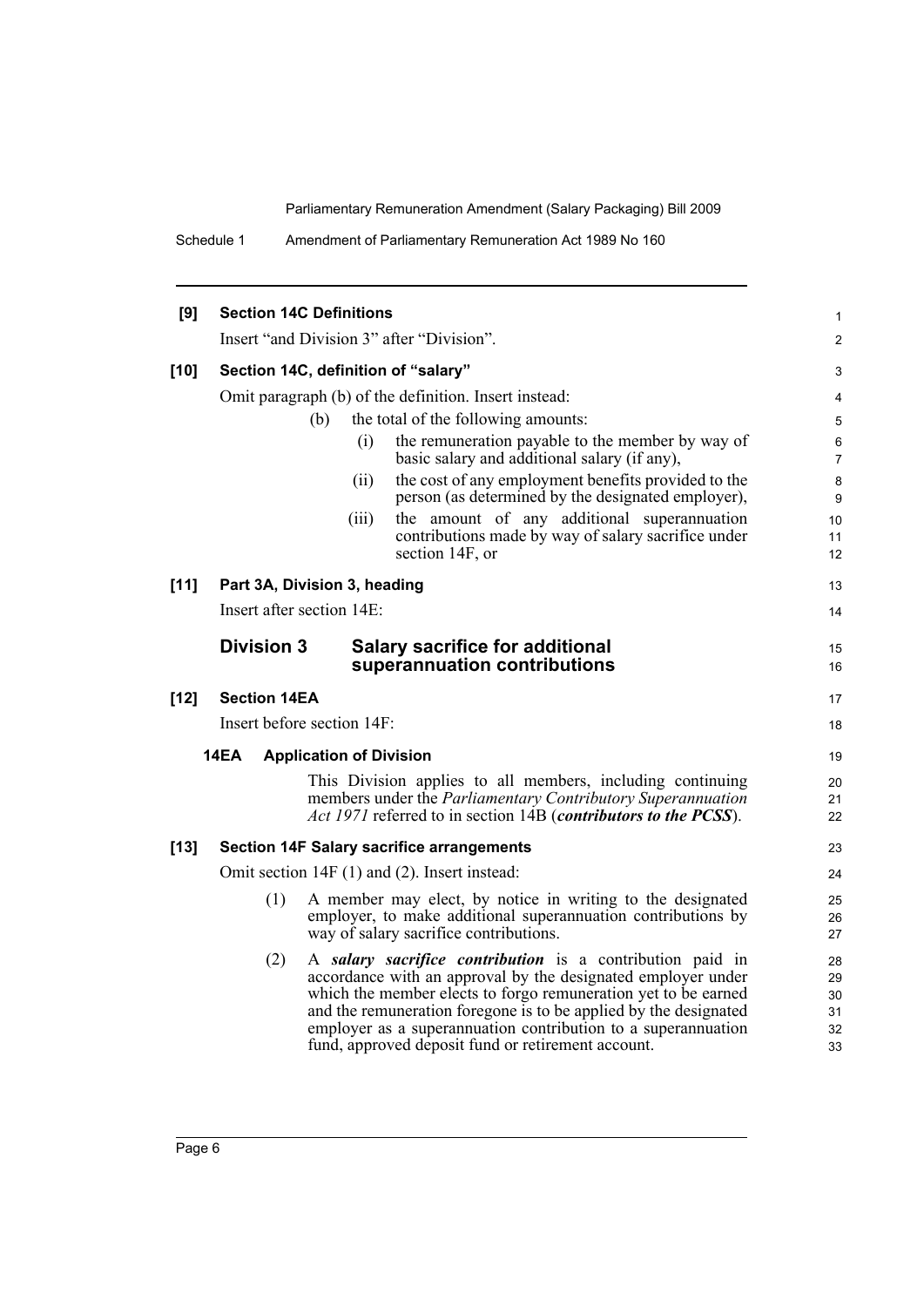Amendment of Parliamentary Remuneration Act 1989 No 160 Schedule 1

| $[14]$ | Section 14F (4)                                                                                                                                                                                     | 1                        |  |  |  |  |
|--------|-----------------------------------------------------------------------------------------------------------------------------------------------------------------------------------------------------|--------------------------|--|--|--|--|
|        | Omit "The percentage or amount so specified is not to exceed 50%, or a<br>greater percentage prescribed by the regulations, of the total basic salary and<br>any additional salary of the member.". | $\overline{2}$<br>3<br>4 |  |  |  |  |
| $[15]$ | Section 14F (4A)                                                                                                                                                                                    |                          |  |  |  |  |
|        | Insert after section $14F(4)$ :                                                                                                                                                                     | 6                        |  |  |  |  |
|        | (4A)<br>If an election is made by a contributor to the PCSS, the election<br>is to specify that the additional superannuation contributions are<br>to be paid to one of the following:              | $\overline{7}$<br>8<br>9 |  |  |  |  |
|        | the First State Superannuation Fund,<br>(a)                                                                                                                                                         | 10                       |  |  |  |  |
|        | a complying superannuation fund,<br>(b)                                                                                                                                                             | 11                       |  |  |  |  |
|        | (c)<br>a complying approved deposit fund,                                                                                                                                                           | 12                       |  |  |  |  |
|        | (d)<br>a retirement savings account.                                                                                                                                                                | 13                       |  |  |  |  |
| $[16]$ | Section 14F (5)-(7)                                                                                                                                                                                 | 14                       |  |  |  |  |
|        | Omit "Treasurer" wherever occurring. Insert instead "designated employer".                                                                                                                          | 15                       |  |  |  |  |
| $[17]$ | Section 14F (8) (b)                                                                                                                                                                                 | 16                       |  |  |  |  |
|        | Insert "under section 14E or this section" after "purpose".                                                                                                                                         | 17                       |  |  |  |  |
| $[18]$ | Part 3B, heading                                                                                                                                                                                    | 18                       |  |  |  |  |
|        | Insert after section 14F:                                                                                                                                                                           | 19                       |  |  |  |  |
|        | <b>Part 3B The Tribunal</b>                                                                                                                                                                         |                          |  |  |  |  |
|        |                                                                                                                                                                                                     | 20                       |  |  |  |  |
| $[19]$ | Sections 8 (as amended by item [4]), 13 and 14                                                                                                                                                      | 21                       |  |  |  |  |
|        | Renumber the sections as sections 14G, 14H and 14I, respectively, and<br>transfer them to new Part 3B (as inserted by item [18]).                                                                   | 22<br>23                 |  |  |  |  |
| $[20]$ | Section 15 Payment of Parliamentary remuneration, allowances and<br>employment benefits                                                                                                             | 24<br>25                 |  |  |  |  |
|        | Insert after section $15(4)$ :                                                                                                                                                                      | 26                       |  |  |  |  |
|        | Employment benefits are subject to such provisions as may be<br>(4A)<br>specified in a determination that is in force.                                                                              | 27<br>28                 |  |  |  |  |
| $[21]$ | <b>Section 15 (6)</b>                                                                                                                                                                               | 29                       |  |  |  |  |
|        | Insert "(including the cost of providing employment benefits and salary<br>sacrifice contributions)" after "this Act".                                                                              | 30<br>31                 |  |  |  |  |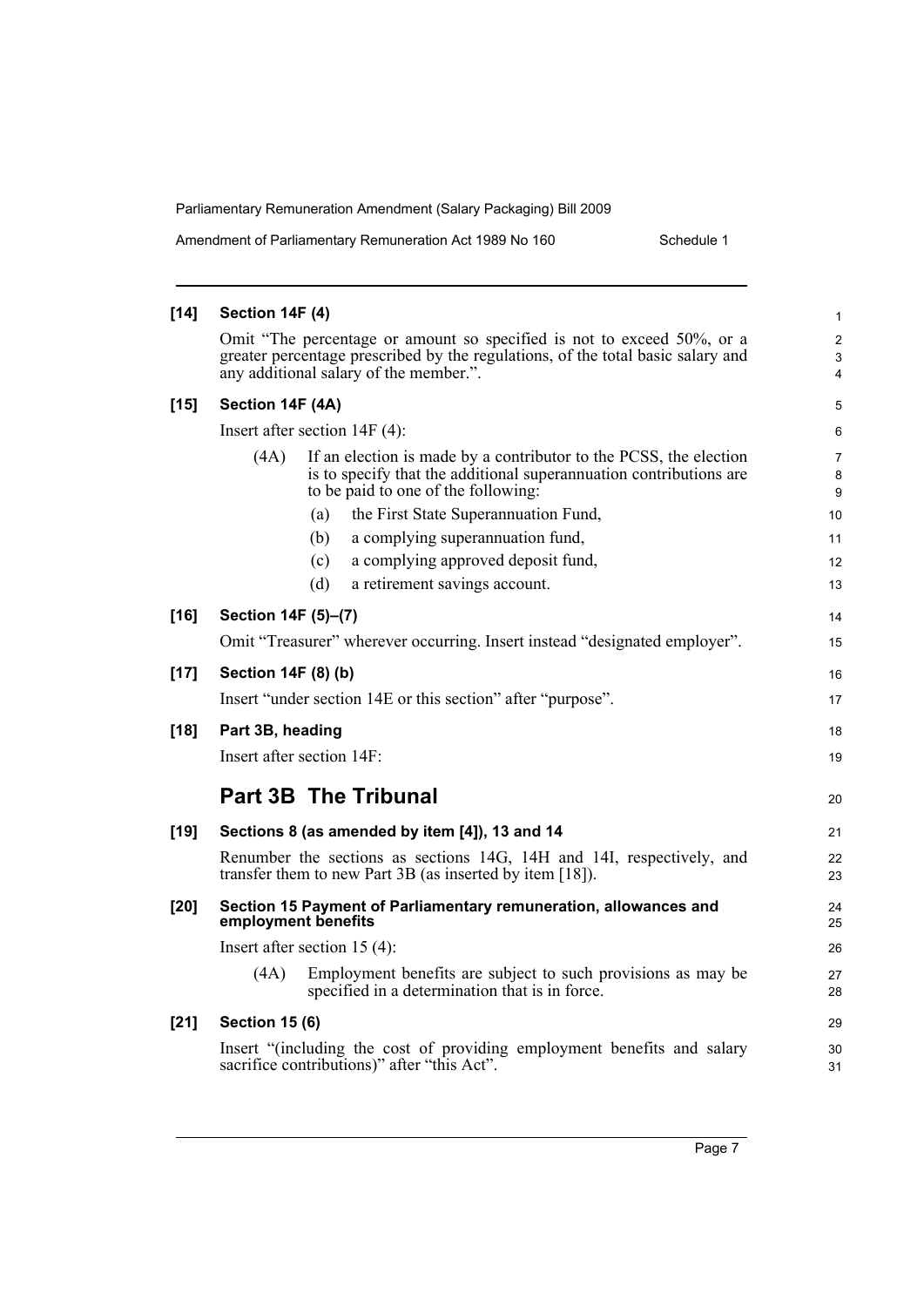| Schedule 1 | Amendment of Parliamentary Remuneration Act 1989 No 160 |
|------------|---------------------------------------------------------|
|            |                                                         |

| $[22]$ |                        |     | <b>Schedule 2 Parliamentary Remuneration Tribunal</b><br>Omit "(Section 8)". Insert instead "(Section 14G)".                                                                                                                                | 1<br>$\overline{2}$  |  |
|--------|------------------------|-----|---------------------------------------------------------------------------------------------------------------------------------------------------------------------------------------------------------------------------------------------|----------------------|--|
| $[23]$ |                        |     | Schedule 3 Savings, transitional and other provisions                                                                                                                                                                                       | 3                    |  |
|        |                        |     | Insert at the end of clause 1:                                                                                                                                                                                                              | 4                    |  |
|        |                        |     | Parliamentary Remuneration Amendment (Salary Packaging)<br>Act 2009                                                                                                                                                                         | 5<br>6               |  |
| $[24]$ | Schedule 3, clause 4   |     |                                                                                                                                                                                                                                             |                      |  |
|        | Insert after clause 3: |     |                                                                                                                                                                                                                                             |                      |  |
|        | 4                      |     | <b>Existing elections for superannuation contributions</b>                                                                                                                                                                                  | 9                    |  |
|        |                        | (1) | An existing contributions election continues in force as if it had<br>been made under this Act as amended by the <i>Parliamentary</i><br>Remuneration Amendment (Salary Packaging) Act 2009.                                                | 10<br>11<br>12       |  |
|        |                        | (2) | In this clause:                                                                                                                                                                                                                             | 13                   |  |
|        |                        |     | existing contributions election means an election by a member<br>that was in force under section 14F immediately before the<br>amendment of that section by the <i>Parliamentary Remuneration</i><br>Amendment (Salary Packaging) Act 2009. | 14<br>15<br>16<br>17 |  |
|        |                        |     |                                                                                                                                                                                                                                             |                      |  |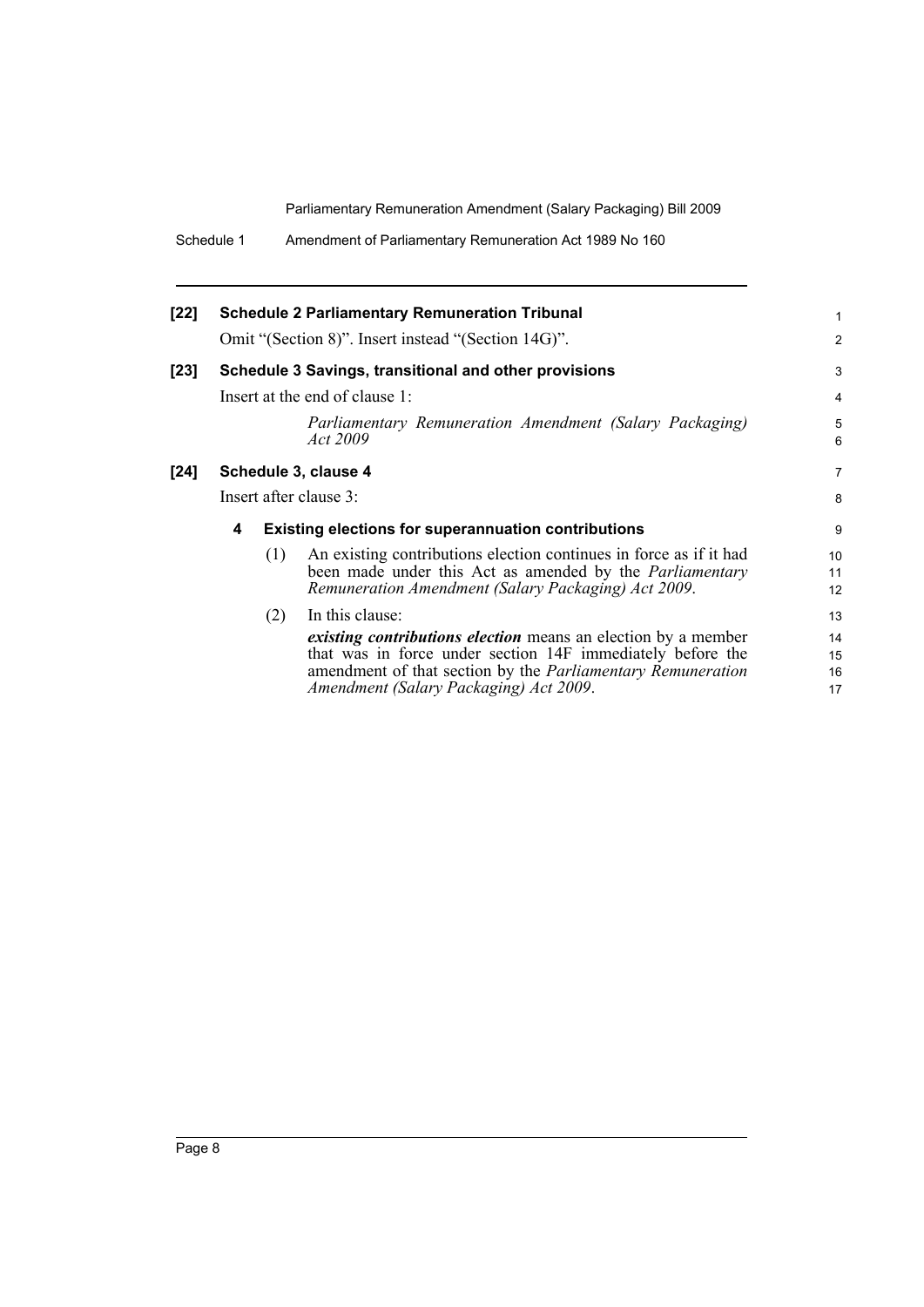Amendment of other Acts Schedule 2

<span id="page-14-0"></span>

|     | <b>Schedule 2</b>                                                                                 |     | <b>Amendment of other Acts</b>                                                                                                                                                                                                                    | 1                          |
|-----|---------------------------------------------------------------------------------------------------|-----|---------------------------------------------------------------------------------------------------------------------------------------------------------------------------------------------------------------------------------------------------|----------------------------|
| 2.1 |                                                                                                   |     | <b>Constitution Act 1902 No 32</b>                                                                                                                                                                                                                | 2                          |
|     |                                                                                                   |     | <b>Section 13 Disqualifications</b>                                                                                                                                                                                                               | 3                          |
|     | Insert after section 13 (4B):                                                                     |     |                                                                                                                                                                                                                                                   | 4                          |
|     | (4C)                                                                                              |     | Nothing in:                                                                                                                                                                                                                                       | 5                          |
|     |                                                                                                   | (a) | subsection (1) applies so as to prevent a person from being<br>elected or from sitting or voting as a Member of either<br>House of Parliament, or                                                                                                 | 6<br>$\overline{7}$<br>8   |
|     |                                                                                                   | (b) | subsection (2) requires or permits the seat of a Member of<br>either House of Parliament to be declared to be, or to<br>become or be, vacant,                                                                                                     | 9<br>10 <sup>°</sup><br>11 |
|     |                                                                                                   |     | on the ground that he or she elects or agrees to be provided with,<br>or receives, employment benefits (including salary sacrifice<br>contributions for superannuation) under the <i>Parliamentary</i><br>Remuneration Act 1989 or any other Act. | 12<br>13<br>14<br>15       |
| 2.2 |                                                                                                   |     | <b>Parliamentary Contributory Superannuation Act 1971 No 53</b>                                                                                                                                                                                   | 16                         |
| [1] | <b>Section 3 Definitions</b>                                                                      |     |                                                                                                                                                                                                                                                   | 17                         |
|     |                                                                                                   |     | Insert in alphabetical order in section $3(1)$ :                                                                                                                                                                                                  | 18                         |
|     | <i>designated employer</i> has the same meaning as in the<br>Parliamentary Remuneration Act 1989. |     |                                                                                                                                                                                                                                                   |                            |
|     |                                                                                                   |     | salary sacrifice contribution—see section 18AA.                                                                                                                                                                                                   | 21                         |
| [2] |                                                                                                   |     | Section 3 (1), definition of "salary"                                                                                                                                                                                                             | 22                         |
|     |                                                                                                   |     | Insert at the end of paragraph (c) of the definition:                                                                                                                                                                                             | 23                         |
|     |                                                                                                   |     | and                                                                                                                                                                                                                                               | 24                         |
|     |                                                                                                   | (d) | the cost of any employment benefits (within the meaning<br>of the Parliamentary Remuneration Act 1989) provided to<br>the member or former member (as determined by the<br>designated employer), and                                              | 25<br>26<br>27<br>28       |
|     |                                                                                                   | (e) | if salary sacrifice contributions are made in respect of the<br>member or former member under this Act, the amounts<br>payable for those contributions under section 18AA, and                                                                    | 29<br>30<br>31             |
|     |                                                                                                   | (f) | if salary sacrifice contributions are made in respect of the<br>member or former member under section 14F of the<br><i>Parliamentary Remuneration Act 1989</i> , the amounts of<br>those contributions,                                           | 32<br>33<br>34<br>35       |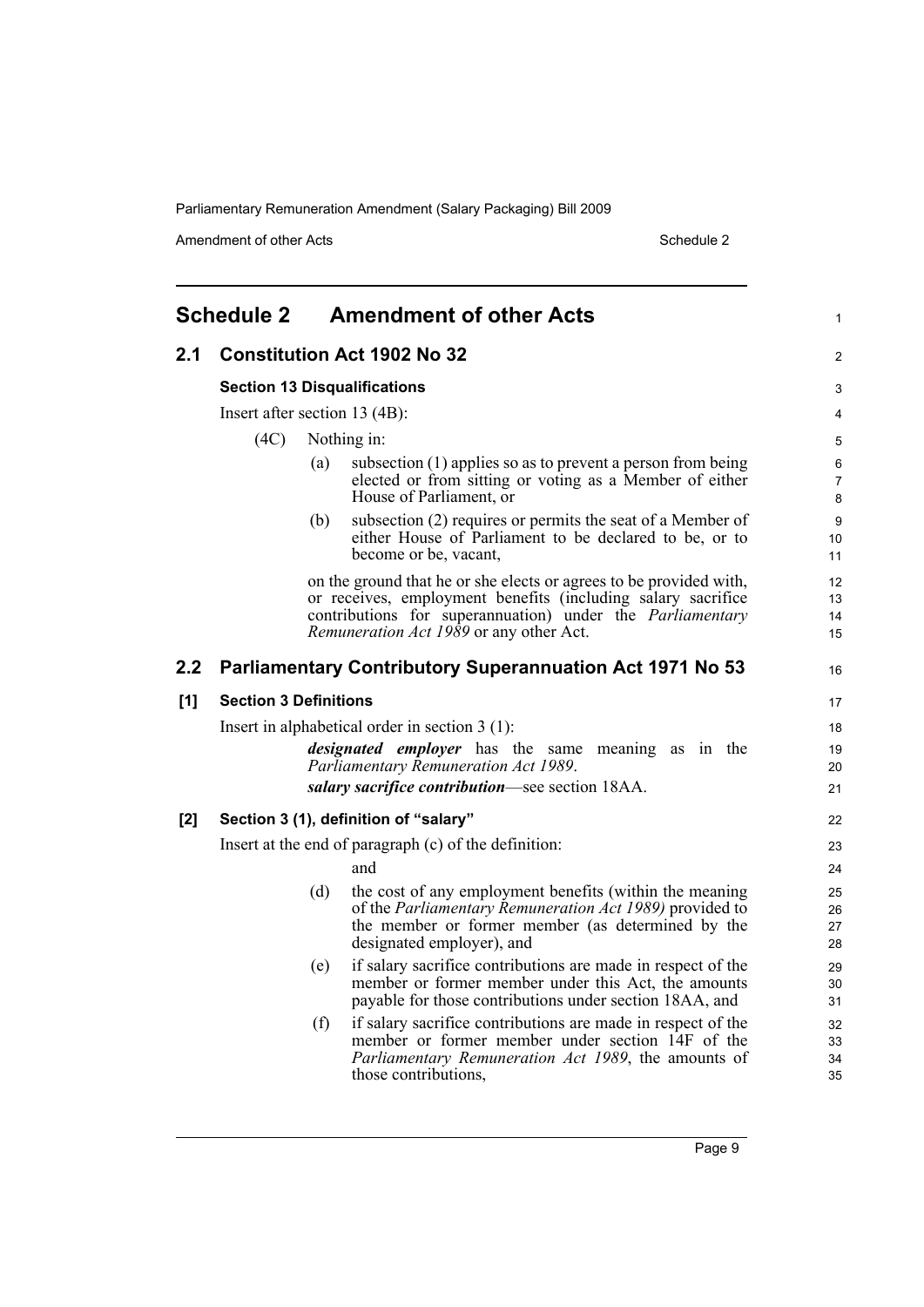Schedule 2 Amendment of other Acts

| $[3]$ | Section 6 Payments into and out of Fund |     |                                                                                                                                                                                                                                                                                                                                                                  |                                                   |  |
|-------|-----------------------------------------|-----|------------------------------------------------------------------------------------------------------------------------------------------------------------------------------------------------------------------------------------------------------------------------------------------------------------------------------------------------------------------|---------------------------------------------------|--|
|       |                                         |     | Insert "and salary sacrifice contributions" after "members" where firstly<br>occurring in section $6(1)(b)$ .                                                                                                                                                                                                                                                    | $\overline{\mathbf{c}}$<br>3                      |  |
| [4]   | <b>Section 18AA</b>                     |     |                                                                                                                                                                                                                                                                                                                                                                  |                                                   |  |
|       |                                         |     | Insert after section 18:                                                                                                                                                                                                                                                                                                                                         | 5                                                 |  |
|       | 18AA                                    |     | <b>Salary sacrifice contributions</b>                                                                                                                                                                                                                                                                                                                            | 6                                                 |  |
|       |                                         | (1) | The whole or part of the amount required to be deducted from the<br>salary of a member under this Act may be paid by salary sacrifice<br>contributions, if the member elects to make salary sacrifice<br>contributions and the designated employer and the trustees<br>approve of the election.                                                                  | $\overline{7}$<br>8<br>9<br>10 <sup>°</sup><br>11 |  |
|       |                                         | (2) | A salary sacrifice contribution is a contribution paid in<br>accordance with an approval by the designated employer under<br>which the member elects to forgo remuneration yet to be earned<br>and the remuneration foregone is to be applied by the designated<br>employer to the amount required to be deducted from the salary<br>of a member under this Act. | 12<br>13<br>14<br>15<br>16<br>17                  |  |
|       |                                         | (3) | The amount payable for a salary sacrifice contribution to meet the<br>requirement for a salary deduction under this Act is to comprise<br>the following:                                                                                                                                                                                                         | 18<br>19<br>20                                    |  |
|       |                                         |     | the amount necessary (taking into account any deductions<br>(a)<br>not made on a salary sacrifice basis) to meet the required<br>deductions under this Act (the <i>contribution element</i> ),                                                                                                                                                                   | 21<br>22<br>23                                    |  |
|       |                                         |     | (b)<br>the amount necessary to meet any tax payable under<br>Commonwealth taxation law in respect of the amount paid<br>under paragraph (a).                                                                                                                                                                                                                     | 24<br>25<br>26                                    |  |
|       |                                         | (4) | A salary sacrifice contribution is to be paid within the same<br>period as a deduction from salary under section 18.                                                                                                                                                                                                                                             | 27<br>28                                          |  |
|       |                                         | (5) | An election under this section:                                                                                                                                                                                                                                                                                                                                  | 29                                                |  |
|       |                                         |     | may be made only in respect of future salary instalments,<br>(a)<br>and                                                                                                                                                                                                                                                                                          | 30<br>31                                          |  |
|       |                                         |     | is to be in writing to the designated employer, and<br>(b)                                                                                                                                                                                                                                                                                                       | 32                                                |  |
|       |                                         |     | (c)<br>is to be accompanied by any information required by the<br>trustees and the designated employer, and                                                                                                                                                                                                                                                      | 33<br>34                                          |  |
|       |                                         |     | (d)<br>takes effect when it is approved by the designated<br>employer and the trustees, and                                                                                                                                                                                                                                                                      | 35<br>36                                          |  |
|       |                                         |     | may be varied or revoked by notice in writing to the<br>(e)<br>designated employer and the trustees.                                                                                                                                                                                                                                                             | 37<br>38                                          |  |